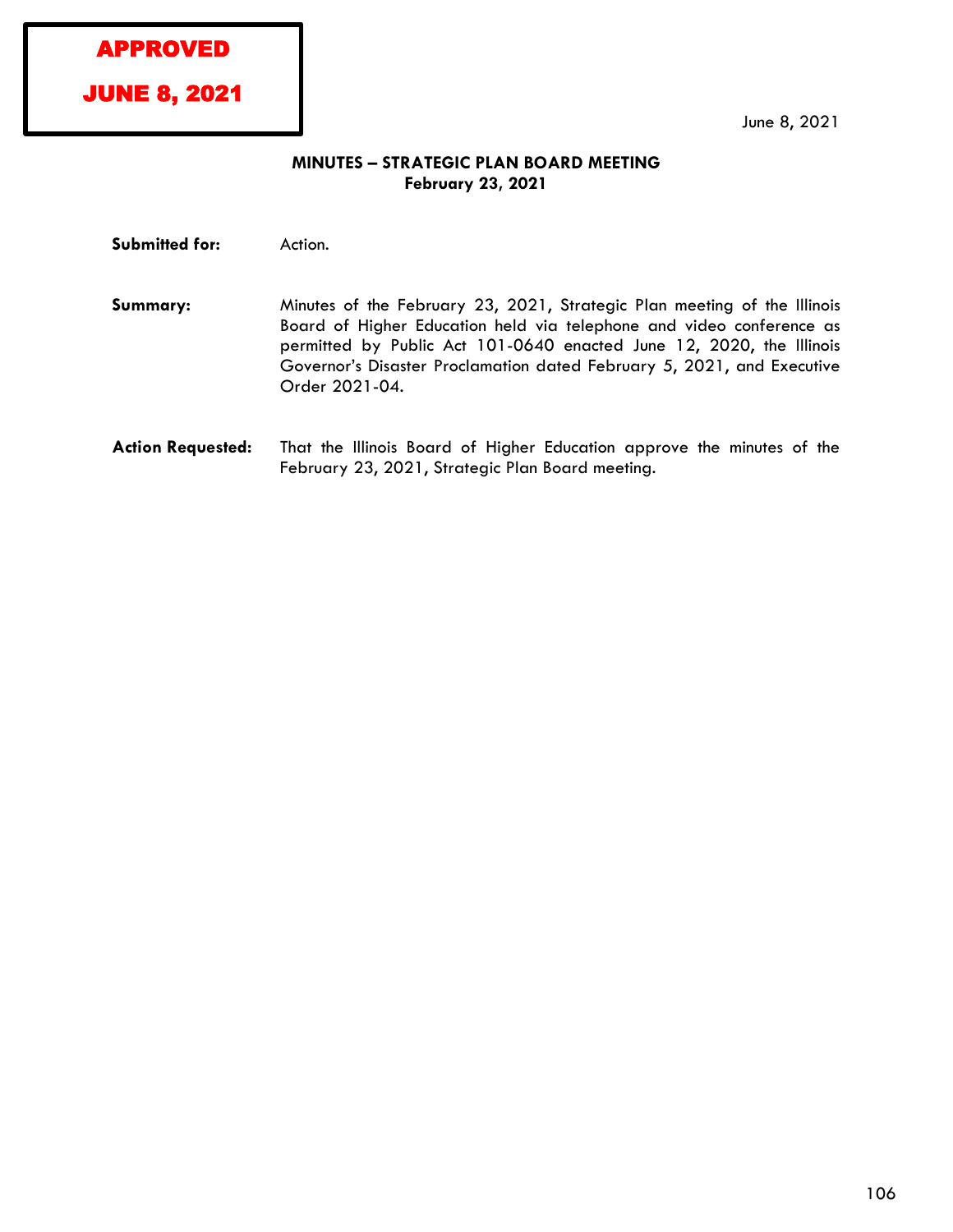## STATE OF ILLINOIS BOARD OF HIGHER EDUCATION

## **MINUTES – STRATEGIC PLAN BOARD MEETING February 23, 2021**

A meeting of the Illinois Board of Higher Education (IBHE) was called to order at 2 p.m. via telephone and video conference as permitted by Public Act 101-0640 enacted June 12, 2020, the Illinois Governor's Disaster Proclamation dated February 5, 2021, and Executive Order 2021-04.

The following Board members were present via video conference: Max Coffey, Maria Cruz, Jennifer Delaney, Derek Douglas, Andrea Evans, Teresa Garate, Veronica Gloria, Alice Marie Jacobs, Pranav Kothari, Kenneth Shaw, and Eric Zarnikow.

Others present via video conference: Mr. Mark S. Jamil, Burke, Burns & Pinelli, LTD.; Ms. Ginger Ostro, Illinois Board of Higher Education; Dr. Larry Dietz, Illinois State University; Dr. Gloria Gibson, Northeastern Illinois University; Dr. David Glassman, Eastern Illinois University; Dr. Cheryl Green, Governors State University; Dr. Austin Lane, Southern Illinois University; Dr. Dan Mahony, Southern Illinois University; Dr. Brian Durham, Illinois Community College Board; Mr. Jeremy Oberfeld, Propriety Advisory Committee; Dr. Shawn Schumacher, Faculty Advisory Council; Ms. Angela Szczepanik-Sanchez, Disability Advisory Committee; Dr. Stephanie Bernoteit, Illinois Board of Higher Education (present in person at IBHE offices); Dr. Eric Lichtenberger, Illinois Board of Higher Education; Mr. Nyle Robinson, Illinois Board of Higher Education; Dr. Arthur Sutton, Illinois Board of Higher Education; Ms. Melissa Hahn, Illinois Board of Higher Education; Ms. Karen Helland, Illinois Board of Higher Education; and Ms. Tracy Rembusch, Illinois Board of Higher Education.

The meeting was conducted by video conference as allowed by Public Act 101-0640 and roll call votes were recorded for each matter acted upon. The IBHE's Executive Deputy Director was physically present at the IBHE offices. The audio of the meeting was recorded and may be requested on the IBHE website.

## **A. Call to Order/Roll Call**

## • **Call Meeting to Order and Remarks, Chair John Atkinson**

Interim Board Secretary Rembusch took roll call. A quorum was present.

Legal Counsel Mark Jamil noted that Chair Atkinson and Vice Chairperson Herrero were both unable to attend today's meeting and that the Board may designate an Acting Chairperson to serve in this capacity for this meeting only.

*The Illinois Board of Higher Education on motion made by Dr. Jennifer Delaney and seconded by Mr. Derek Douglas unanimously approved that Mr. Pranav Kothari be designated as the Acting Chairperson for the February 23, 2021 Strategic Plan meeting. The vote was: Yeas: Coffey, Cruz, Delaney, Douglas, Evans, Garate, Gloria, Jacobs, Kothari, Shaw, Zarnikow Nays: None*

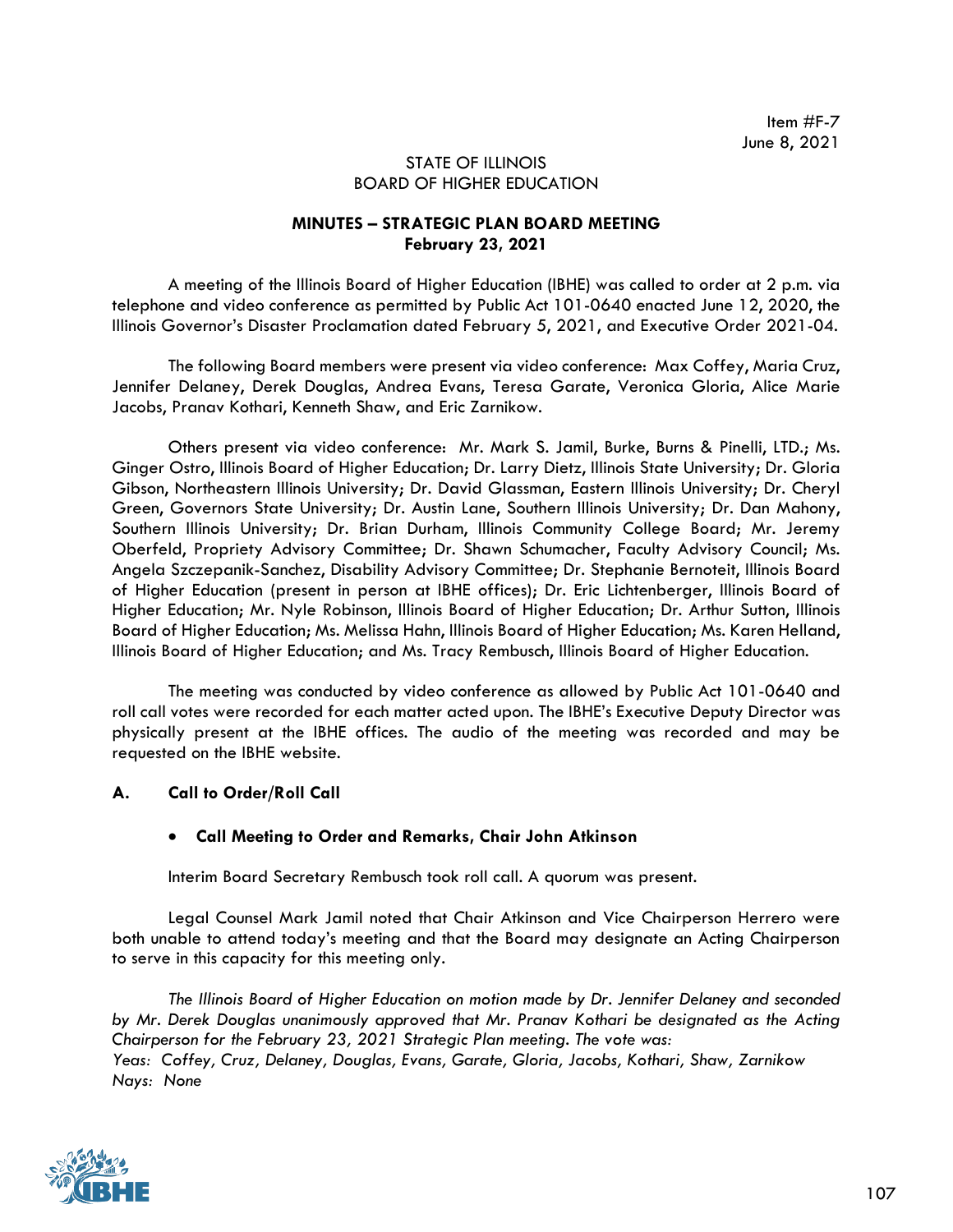Acting Chairperson Kothari reported that the Board has convened an advisory committee to help develop the Strategic Plan, and he has been serving as the Board liaison to that committee. He stated the advisory committee is co-chaired by four outstanding Illinois leaders – Chicago State University President Zaldwaynaka Scott; City Colleges of Chicago Chancellor Juan Salgado; Former Illinois State Senator Pat McGuire; and 1871 CEO Betsy Ziegler. He thanked them for their leadership and willingness to take on this very important role.

Acting Chairperson Kothari also thanked the members of the advisory committee for their dedication of time and expertise to the strategic planning process. He stated the committee members and co-chairs were formally announced in January, and they are listed on the IBHE website. He commented that each advisory committee member brings a wealth of experience and diverse perspectives to this work. Today's meeting features a preliminary report on the work of the advisory committee and the subcommittees which are referred to as design work groups.

#### **B. Presentation and Discussion**

Ms. Stacey Jordan from UPD, the consulting group providing support for the strategic planning process, provided a review of the work to date which began last fall. She highlighted the various forms of stakeholder engagement during this time and described how this stakeholder engagement has informed the work of the Board and the advisory committee. She showed a chart detailing how the deliberations of design work groups will support the overall process.

#### *Whereupon Board Member Jennifer Garrison entered the meeting*.

Executive Director Ginger Ostro highlighted the working priorities developed from stakeholder engagement and the Board's discussion around the three top things the state needs to do to achieve the vision of the strategic plan. These three priorities are closing equity gaps, increasing attainment, and ensuring affordability. All three priorities are very much intersecting, and none of them can be achieved without the other.

Acting Chairperson Kothari reported there are nine design work groups with varying numbers of participants, and he is most involved with the Future of Work, Future of Learning design work group. He stated that they launched with outside expertise bringing in speakers to set the stage for context on the issues that need to be addressed. They reviewed the preliminary strategies and refined some of them which included rephrasing, adding new ones, and prioritizing them. Acting Chairperson Kothari discussed the ten-year window for the Strategic Plan and the need to identify metrics along the way to know we are making progress. He stated that future meetings will be a continued refinement of the strategies and indicators so that it all feeds into the Strategic Plan. Acting Chairperson Kothari noted that one idea was to bring in ideas from outside Illinois, and the IBHE staff has put together lists of state and national resources for all the design work groups. He reported that the other push was to make sure our plans are bold enough coming out of this process while recognizing fiscal and logistical constraints. Acting Chairperson Kothari noted that many people are dedicating a lot of time to this because it is such important work. Board Member Derek Douglas asked about the timeline. Acting Chairperson Kothari noted all design work groups should finish by mid-to-late March.

*Whereupon Board Member Clarence Wyatt entered the meeting.*

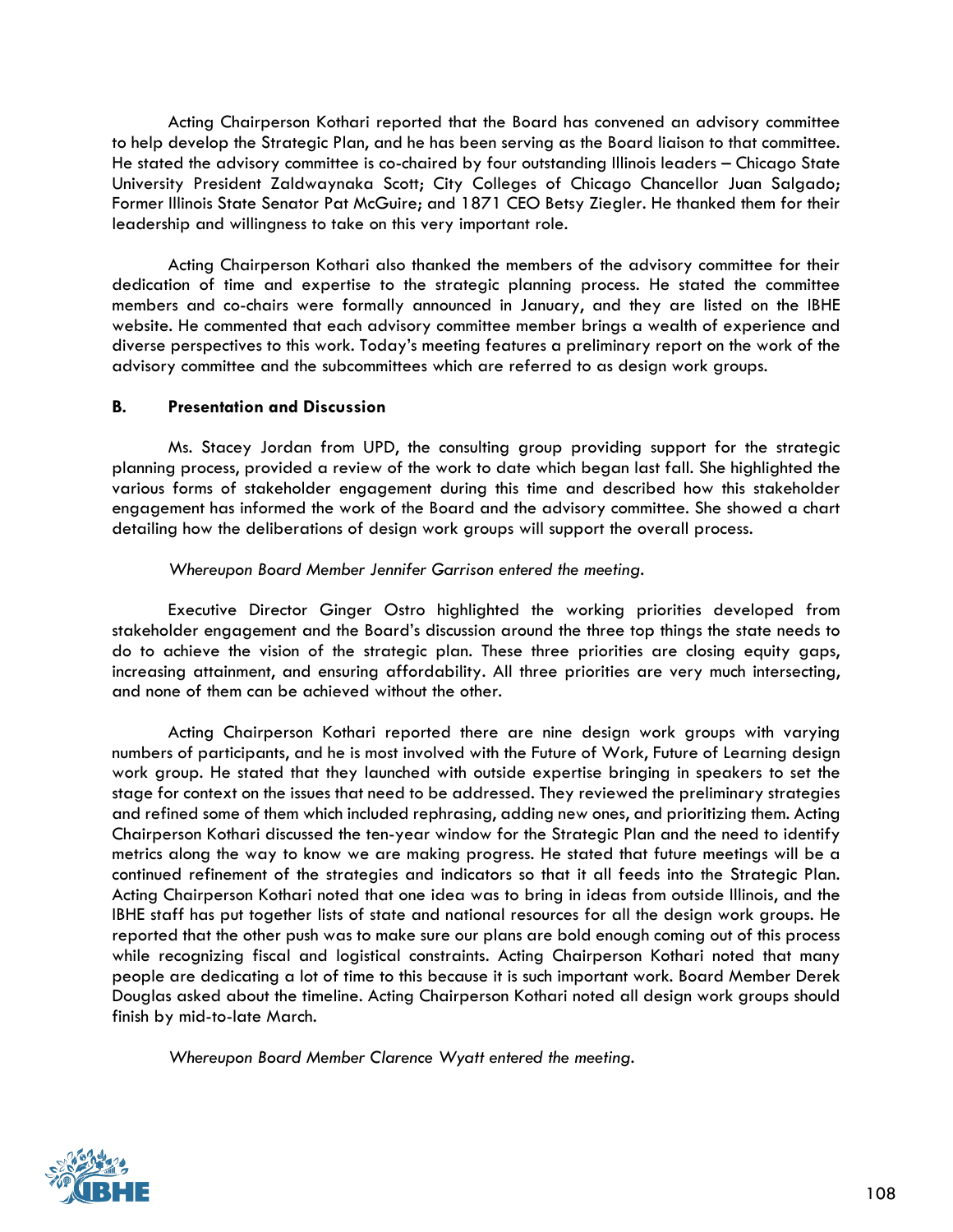Executive Director Ostro introduced the first three work groups that will share their preliminary work with the Board: Financial Aid and Student Debt; Manage Costs; and High School, College, and Career Connections. This gives the Board an opportunity to provide feedback and have early input.

Executive Director Ostro provided highlights from the Financial Aid and Student Debt design work group. This group grounded their deliberations in data shared with the Board about equity gaps and disparities for low-income students versus non- low-income students. Ms. Ostro indicated the group is focusing on the need for a regular pattern of increasing investment to the Monetary Award Program (MAP). Last fiscal year approximately 53,000 students were eligible for MAP funding but did not receive a grant because the monies had run out; 72 percent of those were community college students. The design work group is developing options on how to address this issue without taking resources away from one set of students to give to another. There was also discussion around MAP for year-round study. The design work group is also looking at the total cost of attendance, recognizing that students struggle not just with covering tuition and fees but course materials, living expenses, housing, food, and childcare.

Additionally, the design work group discussed:

- Student emergency aid and how it can be incredibly powerful as seen in the first days of the pandemic;
- The AIM HIGH merit-based program and how it has addressed equity issues; and
- Strategies for completion of the Free Application for Federal Student Aid (FAFSA) with attention to the fact that the number of low-income students completing the application has dropped.

Executive Director Ostro noted that the next meeting of this design work group will focus specifically on student debt while continuing to build out strategies on the issues highlighted today. Dr. Josh Bullock, a member of the working group and president of Lake Land College, talked about the idea of merit-based aid. He stated that the group had a long conversation about how merit can be differently defined and recognized such as skill as an automotive technician, or something that really does not fall into the traditional concepts of merit-based aid.

Dr. Kenneth Shaw discussed student debt and whether to consider paying off some of the debt and how to determine who or which field would receive that. He believes there are ways to do this so that it gets where the statewide need is greatest. Dr. Alice Marie Jacobs discussed student debt and extending that to family debt, specifically grandparents. She stated there may be some who have signed student loan papers not understanding the ramifications. She feels we have a responsibility to not just students but also their families.

Dr. Clarence Wyatt stated we need to be cognizant of the possible changes coming from federal policy, particularly statements about free tuition at public institutions for families below a certain income threshold. He stated that can be a great benefit for many families but can be a concern for private institutions.

Mr. Derek Douglas congratulated the committee on great strategies. He feels we need a process for institutions to do a better job of keeping track of students who need to drop out due to financial restraints. Dr. Andrea Evans agreed but questioned how we deal with it in terms of student emergency aid and how the Strategic Plan might address that.

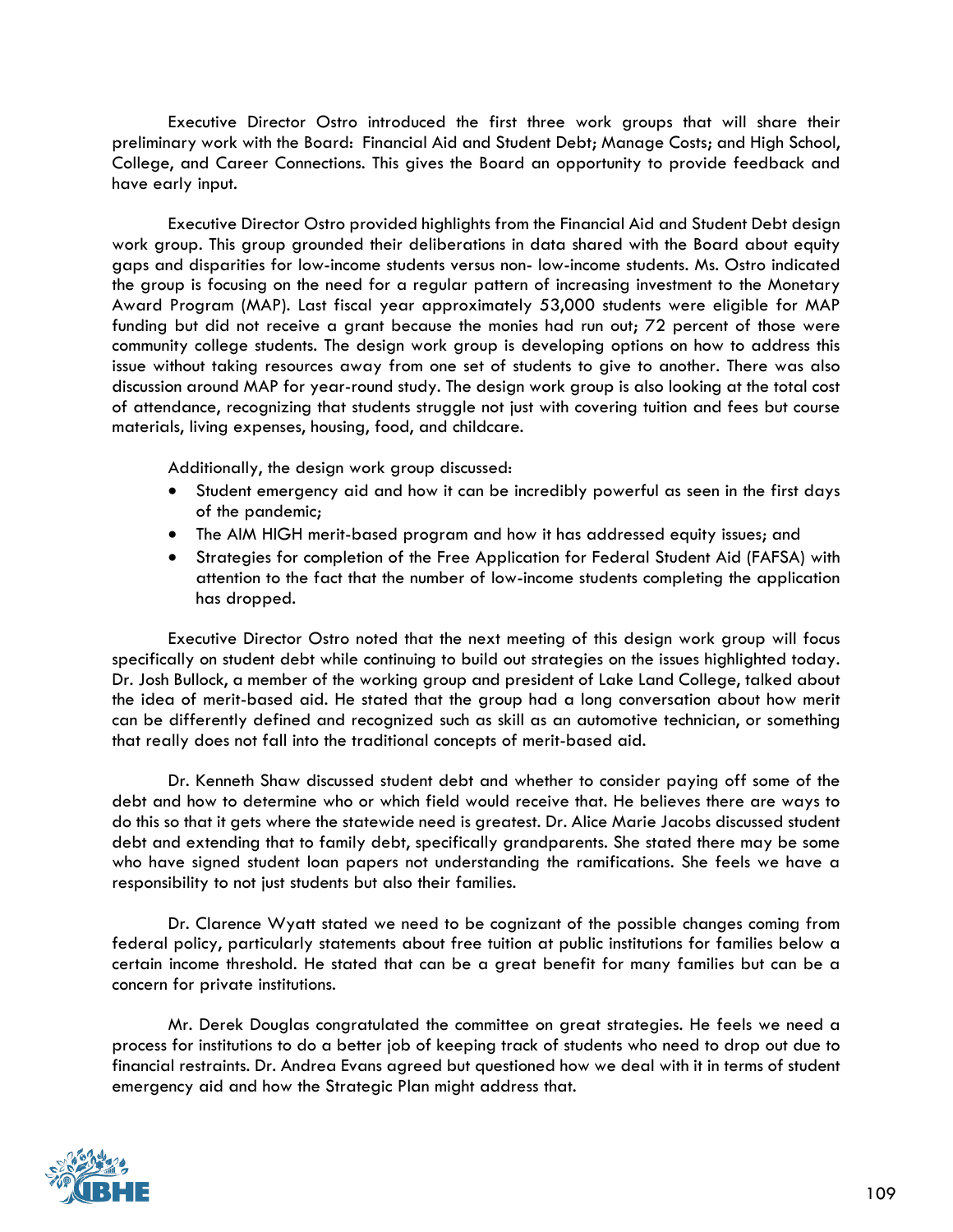Dr. Teresa Garate asked about the next step of implementing these strategies and if we will have substantially increased affordability in Illinois. She asked how we are defining substantial affordability and is this something the group will continue to work on. Ms. Ostro stated it is a question for the design work group, the advisory committee and for the Board as the plan comes together and should be a question we ask over and over until we feel confident that we have fully answered it.

Mr. Eric Zarnikow discussed Fiscal Year 2022 budgets and the money to increase MAP. He also spoke about loan forgiveness and stated we already have three programs in place. He feels if we are going to do a loan forgiveness program it should go to those who have smaller amounts of student loan debt and have defaulted, which can be students who started but did not complete and therefore did not improve their economic status. He noted the reason AIM HIGH was started was to keep students in Illinois. Dr. Jennifer Delaney added the Board should think about affordability and savings. The magic of compound interest over time can help families save for college and put less pressure on financial programs at the moment of enrollment. Dr. Andrea Evans asked if we knew the percentage of students currently using the savings program. Dr. Delaney deferred to Mr. Zarnikow but stated that legislation has passed to offer a \$50 baby bond to every child born in Illinois. Mr. Zarnikow was not sure of the percentage but stated that many families are enrolled in Bright Start or Bright Directions run by the Treasurer's Office but that helps more middleclass to upper middle-class families.

Executive Director Ostro described the deliberations of the Manage Costs design work group. She stated this group is tackling how to bend the cost curve, and they have three strategies they are focusing on. The group started by looking at the systems, policies, and practices that are governed by state rules, such as civil service which governs human resource practices, employee benefits which are governed by the State's Central Management Services system, and the retirement system. The group discussed if there was an opportunity where these types of expertise can be housed regionally or statewide. The group also reviewed student health insurance and whether a broader risk pool would both increase negotiating power and spread costs more equitably across the state.

Dr. Shaw stated if we are serious about cost savings, we need to look at personnel. We need to make sure both faculty and staff are developing in their jobs. Mr. Douglas asked about the amount we would be saving because sometimes shared services can be some significant lifting and not result in a huge amount of savings. Dr. Jacobs mentioned the Midwestern Higher Education Compact (MHEC). Dr. Delaney said they do joint contracts there as well. She feels if we can streamline things and do shared services and joint purchasing that could be a savings. Dr. Delaney named other services that could be streamlined such as professional memberships, mandatory training, facilities and services, and food services. Ms. Ostro stated she would take these suggestions back to the working group.

Dr. Brian Durham, Executive Director of the Illinois Community College Board (ICCB) presented an overview of the High School, College, and Career Connection design work group's efforts to date. Dr. Durham commented that many students face a lot of barriers when transferring from high school to college and career, particularly students of color, low-income students, and firstgeneration students. He reported it has been difficult during the pandemic, and there will be challenges going forward. Dr. Durham discussed the P-20 Council's effort with the Governor's Office to address the issue of learning loss and learning renewal for students in and coming out of the

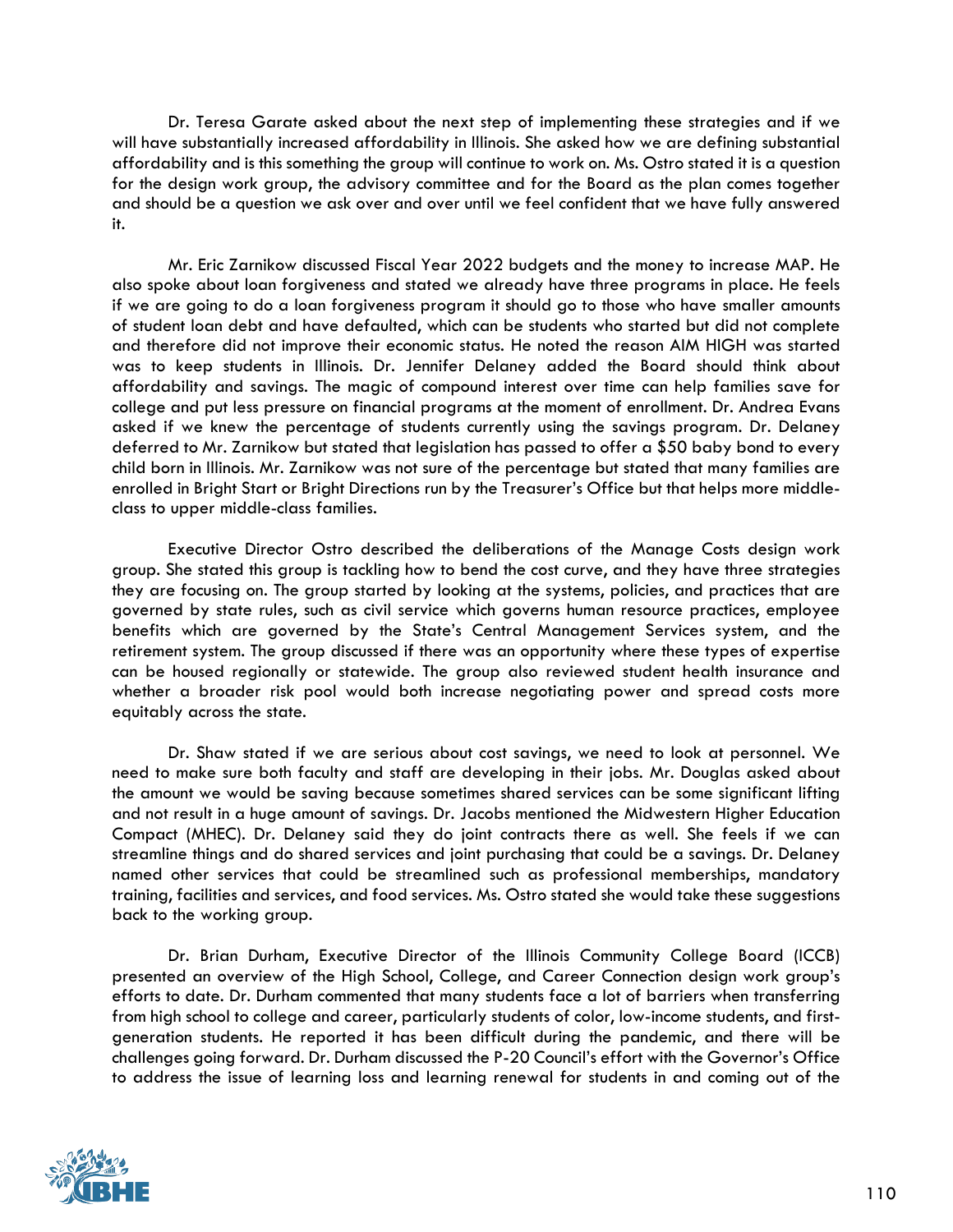pandemic. The P-20 Council has developed a resource guide with the goal of helping early childhood settings, schools, and institutions support student learning and overall well-being.

In addition to considering the impacts of the pandemic, this design work group discussed:

- Summer bridge programs and other extended learning opportunities to accelerate the acquisition of skills and mitigate learning gaps;
- Scaling and evaluating work to improve high school to college transitions such as the implementation of transitional math and transitional English courses. These are being implemented in 195 high schools across the state and are designed to reduce the need for remediation in postsecondary settings;
- Work-based learning internships, apprenticeships, or summer internships;
- Improving early college access, especially for underserved students and underserved areas of the state; and
- Expanding college access and support models such as counselors, peer mentors, ISACorps, and other programs.

Addressing outmigration, Acting Chairperson Kothari mentioned that so much of this work interacts with the Illinois State Board of Education's (ISBE) strategic plan and asked if there are particular strategies with this topic that are being focused on as well. Dr. Durham agreed there is significant overlap.

Dr. Jacobs asked when outmigration in Illinois started and when did the Illinois rate become higher than the national average. Ms. Ostro stated we have new data on this, but it has not been compiled yet; however, this is a long-term trend. Mr. Zarnikow stated we were 49 out of the 50 states for outmigration, and this may have been going on 20 years or more.

Dr. Durham asked the Board to think about any strategies that might be missing from the list. Dr. Evans stated we need to build relationships with high school counselors and university enrollment management professionals and then to career professionals. She discussed the work of the P-20 Council to help build bridges between different entities. Dr. Durham agreed this is something that needs to be addressed and to utilize the research done by the P-20 Council. Dr. Delaney stated we need to think about multiple approaches, financial combined with mental health and academic supports. There are many great programs, but we also need to focus on the students as they are moving through the pipeline because they are looking at things differently; for example, they do not think about MAP funds, they just know they need financial assistance. She expressed we need to think about the ways in which students experience these transitions.

Acting Chairperson Kothari stated we need to recognize the flow of the different work groups so we do not end up with nine sets of strategies but, rather, there is some nesting and connection amongst them. Ms. Ostro agreed.

Dr. Jennifer Garrison questioned if there should be a specific goal for access to early college. She feels there should be and that when something has a target and is measured, we are more likely to see more universities and community colleges get on board. Dr. Garrison appreciated the bold strategy.

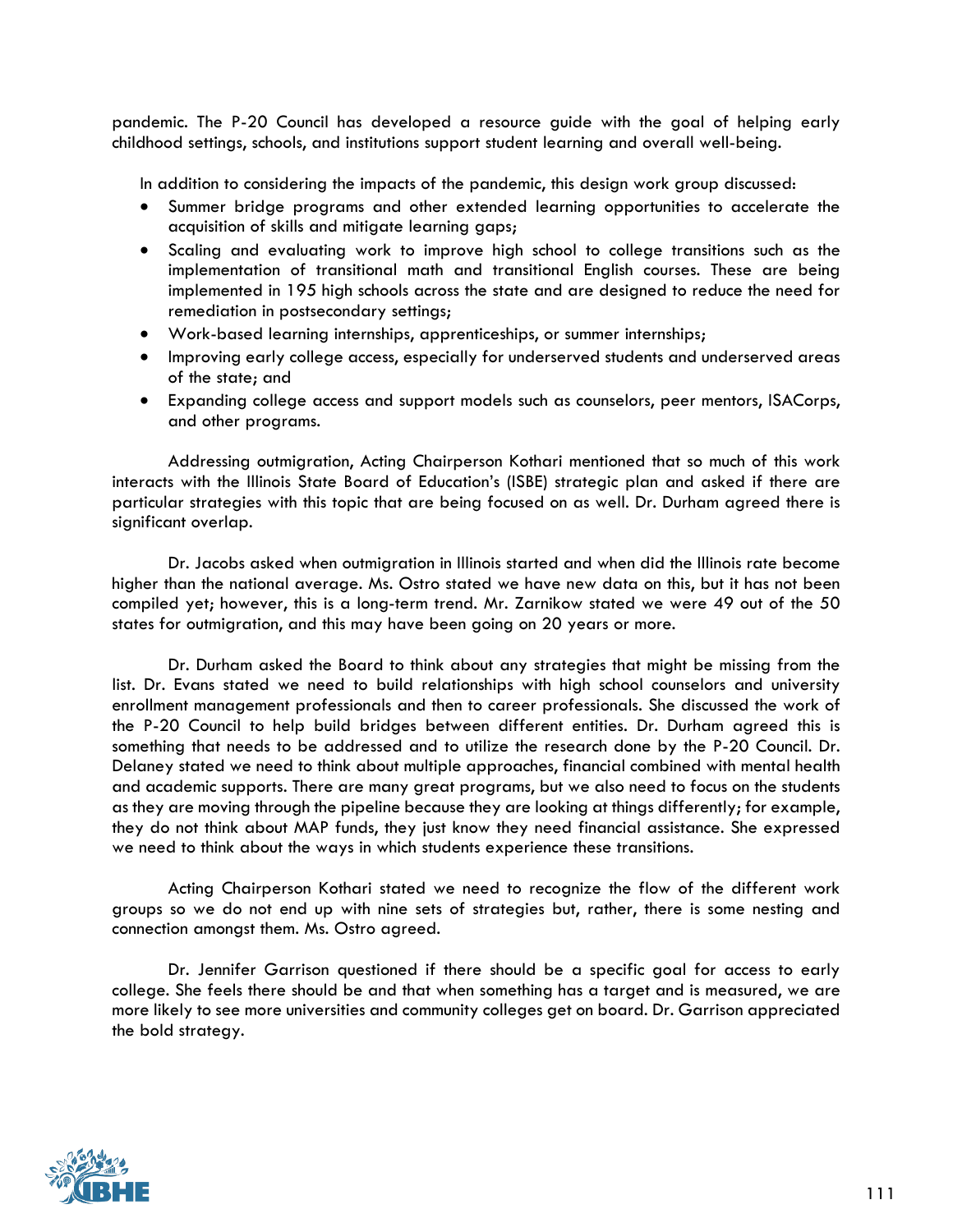Executive Director Ostro thanked the Board for their feedback. She reported that the next update will have more information about strategies under development from the remaining design work groups. She asked Board Members to let her know of additional questions or comments.

Ms. Stacey Jordan reviewed the next steps including the March 31 meeting where there will be an opportunity to review the Strategic Plan with full updates from all nine design work groups. The advisory committee meets on April 13, and the week of April 26 there will be a final draft posted for public comment and town halls. On May 13, it is anticipated the IBHE will take final action on the Strategic Plan. Ms. Ostro noted that the timeline is different than originally estimated so there is plenty of opportunity for public comment and input. She noted with appreciation the willingness of advisory committee members to stay on for the additional meetings.

Acting Chairperson Kothari thanked Ginger, Brian, and Josh for their presentations and the advisory committee and design work groups as well as the Board for their great questions and input.

## **C. Reports and Updates**

## • **Advisory Committee Report – Faculty Advisory Council**

Dr. Shawn Schumacher, Chair of the Faculty Advisory Council (FAC), expressed the view of the FAC that the emphasis of expanding early college is not aligned to support scholarship and research. Dr. Schumacher reported that students who anticipate attending four-year institutions with most or all of their General Education requirements completed will have a shorter time at that institution and so much less opportunity to be mentored by professors and drawn into undergraduate research. He stated these research programs are key to recruiting top-notch students to our institutions and keeping them in the State of Illinois. Additionally, expanding early college in the name of equity often fosters new forms of inequity by limiting how many early college courses can transfer. Dr. Schumacher concluded that the FAC perceives that scholarship and research need to be more strongly addressed in the strategic plan.

Dr. Schumacher discussed the recommendations of the FAC:

- o Add a design group whose specific aim is to assess the alignment of every strategic priority strategy with the core principle "Higher education is a public good," with particular attention to each strategy's potential.
- o Limit early college that can fulfill the General Education Core Curriculum.
- o Rather than diverting state resources to early college opportunities, invest in the institutions that support scholarship and research. Adequately fund public universities and community colleges so that tuition costs can be driven down.
- o Create public-private partnerships that connect research findings to the needs of industries, business, and local to global communities.
- o Invest in opportunities for part-time independent scholarship and research by those without college or university teaching positions who are employed outside of academia.

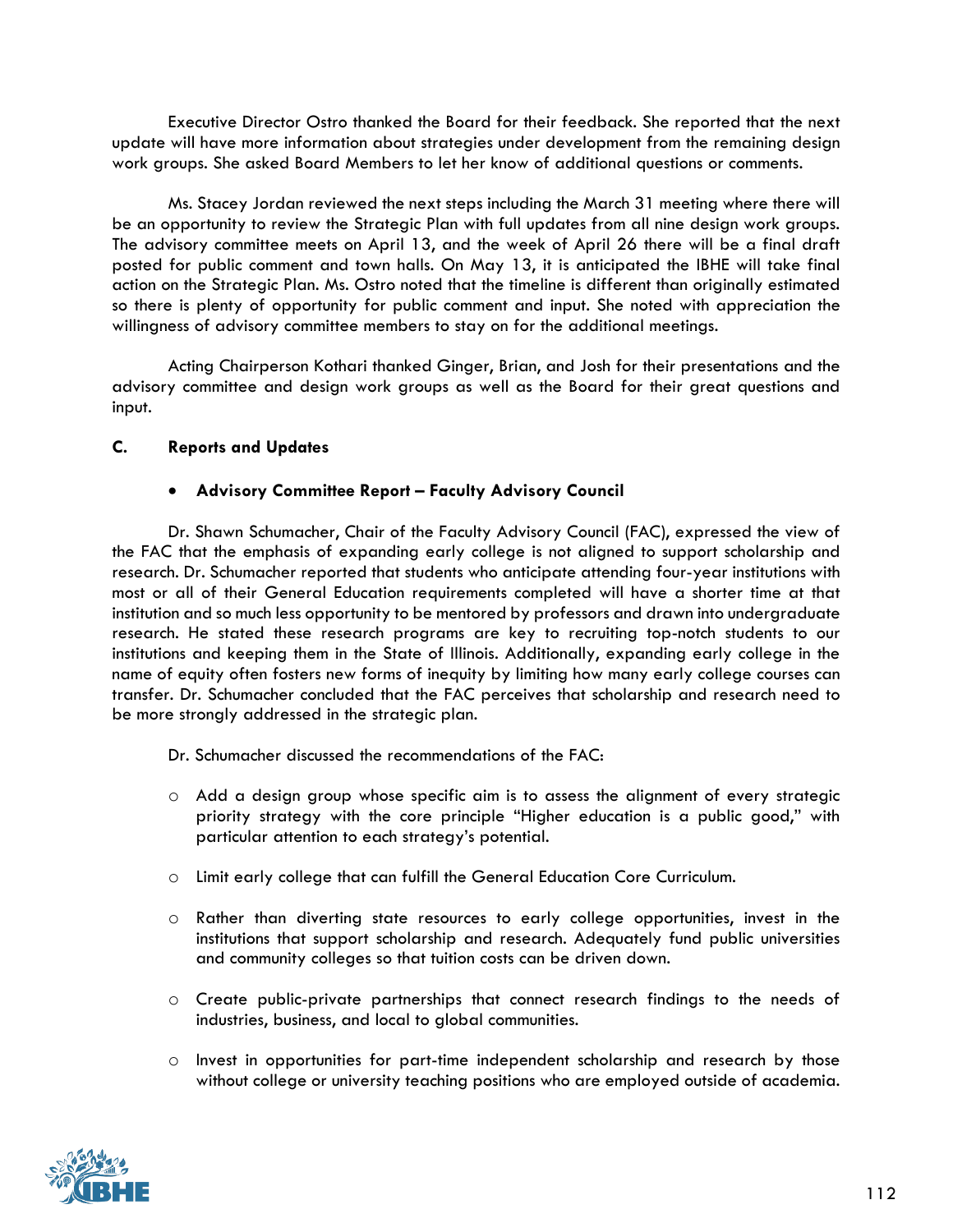$\circ$  If the above recommendations are not pursued, FAC suggest streamlining secondary to postsecondary higher education not only in the direction of credentialing, but in the direction of scholarship and research. High school teachers who offer dual credit courses should contribute to scholarship and research in the fields they teach. Time and resources should be provided for high school teachers and community college faculty to pursue scholarship and research and assist them in completing doctorates and other terminal degrees in their fields.

#### • **Advisory Committee Report – Disability Advisory Committee**

Ms. Angela Szczepanik-Sanchez, Chair of the Disability Advisory Committee reported that the Disability Advisory Committee (DAC) has been working on how the Strategic Plan with affordability and accessibility relates to disability service providers at Illinois colleges and universities. She stated the DAC is looking for clear pathways for students to get the kinds of support they need such as vocational rehabilitation services. Ms. Szczepanik-Sanchez noted students should be hearing about these services while in high school, but that is not always happening. Ms. Szczepanik-Sanchez reported that the DAC is examining the coordination of student transitions and evaluation practices. She stated that many students do not understand what their disability is or how that impacts their means for education in the career transition, so they are looking for more ways to create an inclusive and accessible campus. The DAC is also looking for more resources to support the unique circumstances at each campus. Counseling services provided on campus would be a valuable tool. Ms. Szczepanik-Sanchez also spoke about students who lose funding and how we can help so they can continue their education. The goal is to make the pathway to graduation as seamless as possible and help these students understand that path.

## • **Advisory Committee Report – Student Advisory Committee**

Ms. Maria Cruz, IBHE Board Member and Representative of the Student Advisory Committee (SAC), reported on the student perspective. She stated the students have presented some ideas to ensure underserved students are accounted for and are supported by financial aid. They feel funding towards public education can help more students attend college. Ms. Cruz commented that we need to provide more information on financial aid and scholarships because so many students do not realize what is out there for them. Ms. Cruz stated that another problem for students is house and food security. She said students believe there should be more student services, resources, and counseling.

Dr. Delaney stated how confusing it can be for students in terms of services because it varies from institution to institution. She feels there should be more transparency so there is no confusion. Dr. Garrison emphasized that we need to help students see a clear pathway to college because unless they are eligible for a scholarship, they sometimes think the door is closed to them. Mr. Douglas added that colleges and universities need to work with high schools so we can help the student understand the process of applying, doing essays, and applying for financial aid or additional funding.

#### **D. Public Comment**

No one registered for public comment.